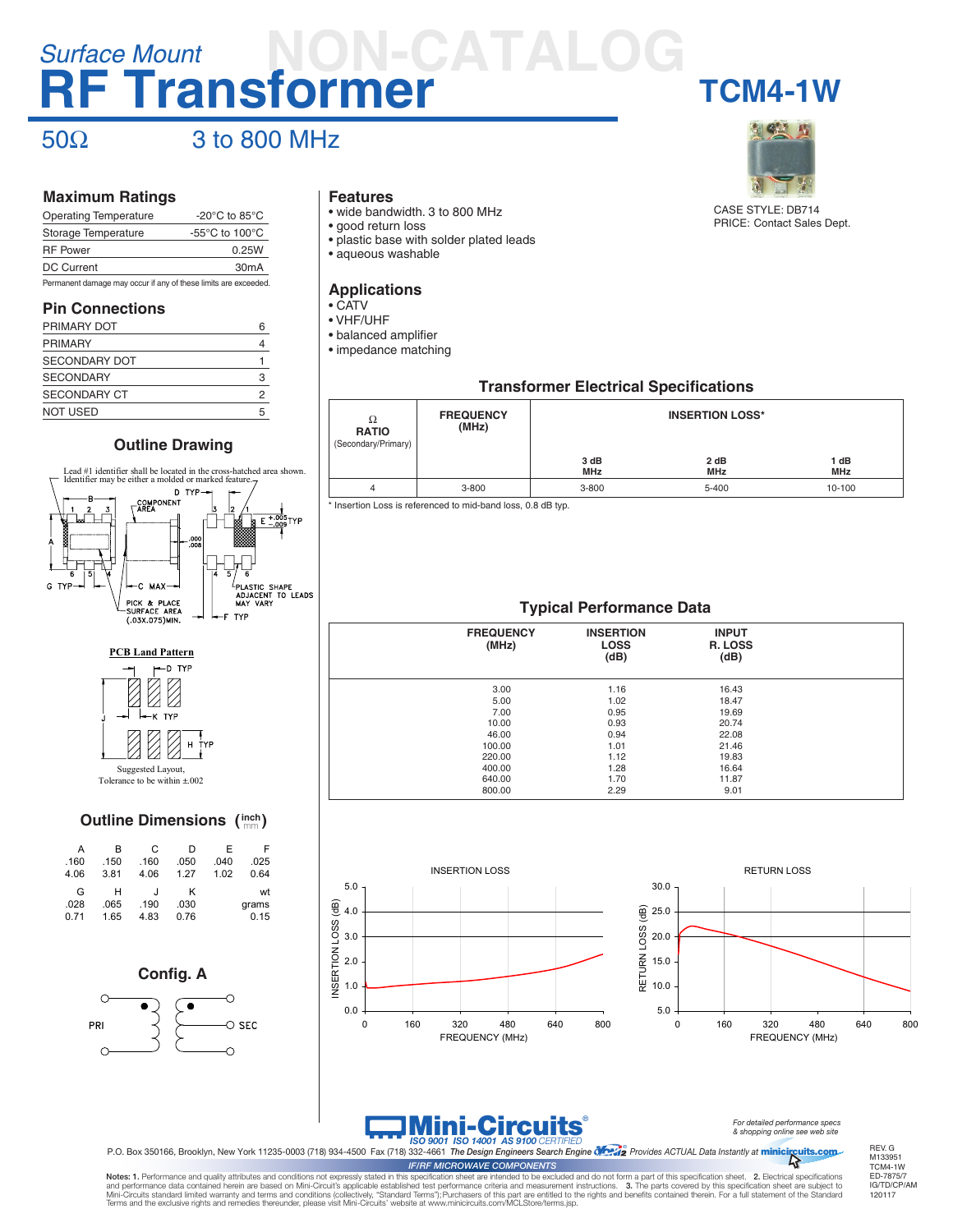### **RF Transformer TCM4-1W**

*Typical Performance Data*

| <b>FREQUENCY</b> | <b>INSERTION</b><br><b>LOSS</b> | <b>RETURN</b><br><b>LOSS</b> |
|------------------|---------------------------------|------------------------------|
| (MHz)            | (dB)                            | (dB)                         |
| 3.00             | 1.16                            | 16.43                        |
| 5.00             | 1.02                            | 18.47                        |
| 7.00             | 0.95                            | 19.69                        |
| 10.00            | 0.93                            | 20.74                        |
| 46.00            | 0.94                            | 22.08                        |
| 100.00           | 1.01                            | 21.46                        |
| 220.00           | 1.12                            | 19.83                        |
| 400.00           | 1.28                            | 16.64                        |
| 640.00           | 1.70                            | 11.87                        |
| 800.00           | 2.29                            | 9.01                         |



INTERNET http://www.minicircuits.com **Mini-Circuits** P.O. Box 350166, Brooklyn, New York 11235-0003 (718) 934-4500 Fax (718) 332-4661 Distribution Centers NORTH AMERICA 800-654-7949 · 417-335-5935 · Fax 417-335-5945 · EUROPE 44-1252-832600 · Fax 44-1252-837010 Mini-Circuits ISO 9001 & ISO 14001 Certified

REV. X1 TCM4-1W 060803 Page 1 of 2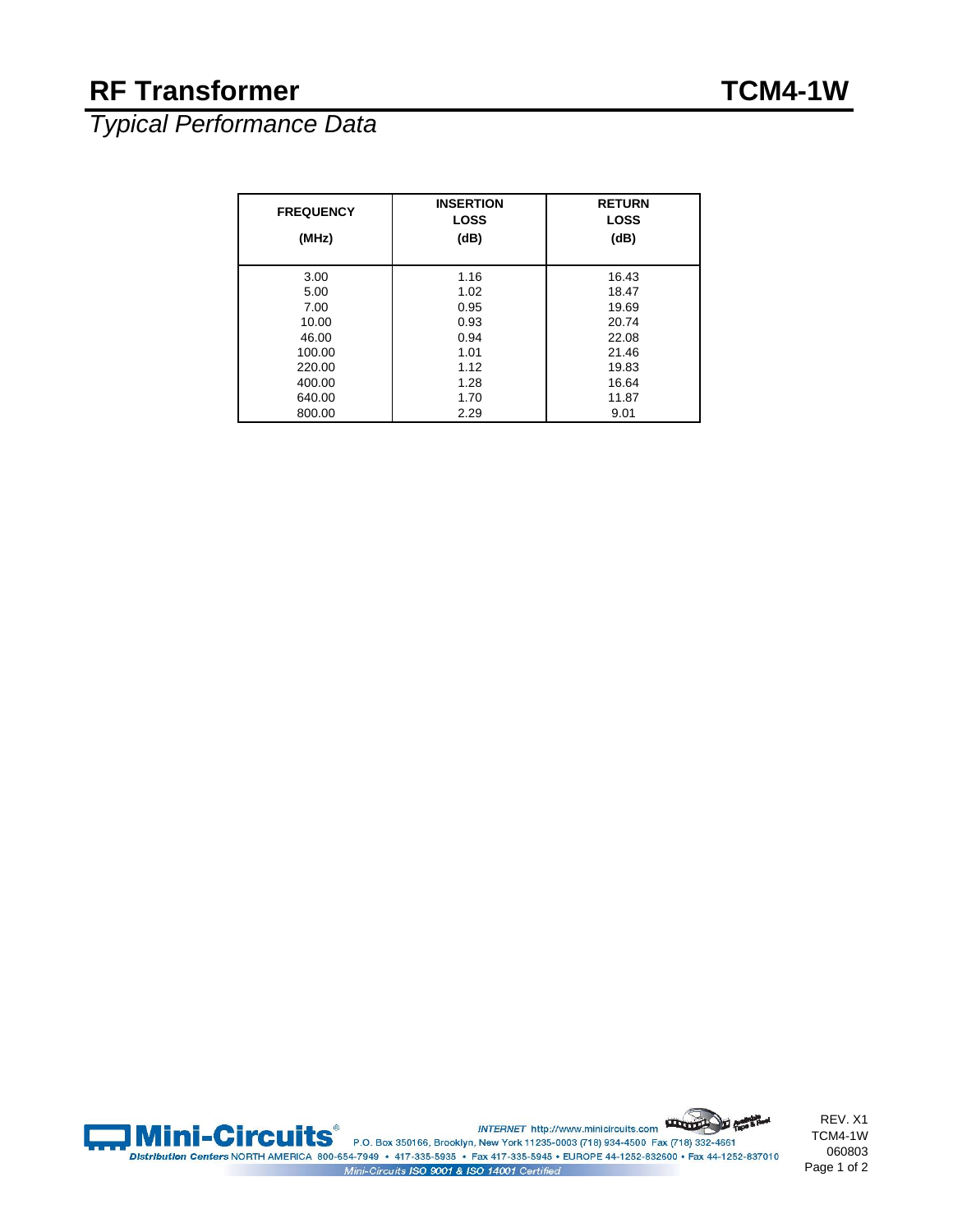### RF Transformer TCM4-1W

## *Typical Performance Curves*





INTERNET http://www.minicircuits.com **Mini-Circuits** P.O. Box 350166, Brooklyn, New York 11235-0003 (718) 934-4500 Fax (718) 332-4661 Distribution Centers NORTH AMERICA 800-654-7949 · 417-335-5935 · Fax 417-335-5945 · EUROPE 44-1252-832600 · Fax 44-1252-837010 Mini-Circuits ISO 9001 & ISO 14001 Certified

REV. X1 TCM4-1W 060803 Page 2 of 2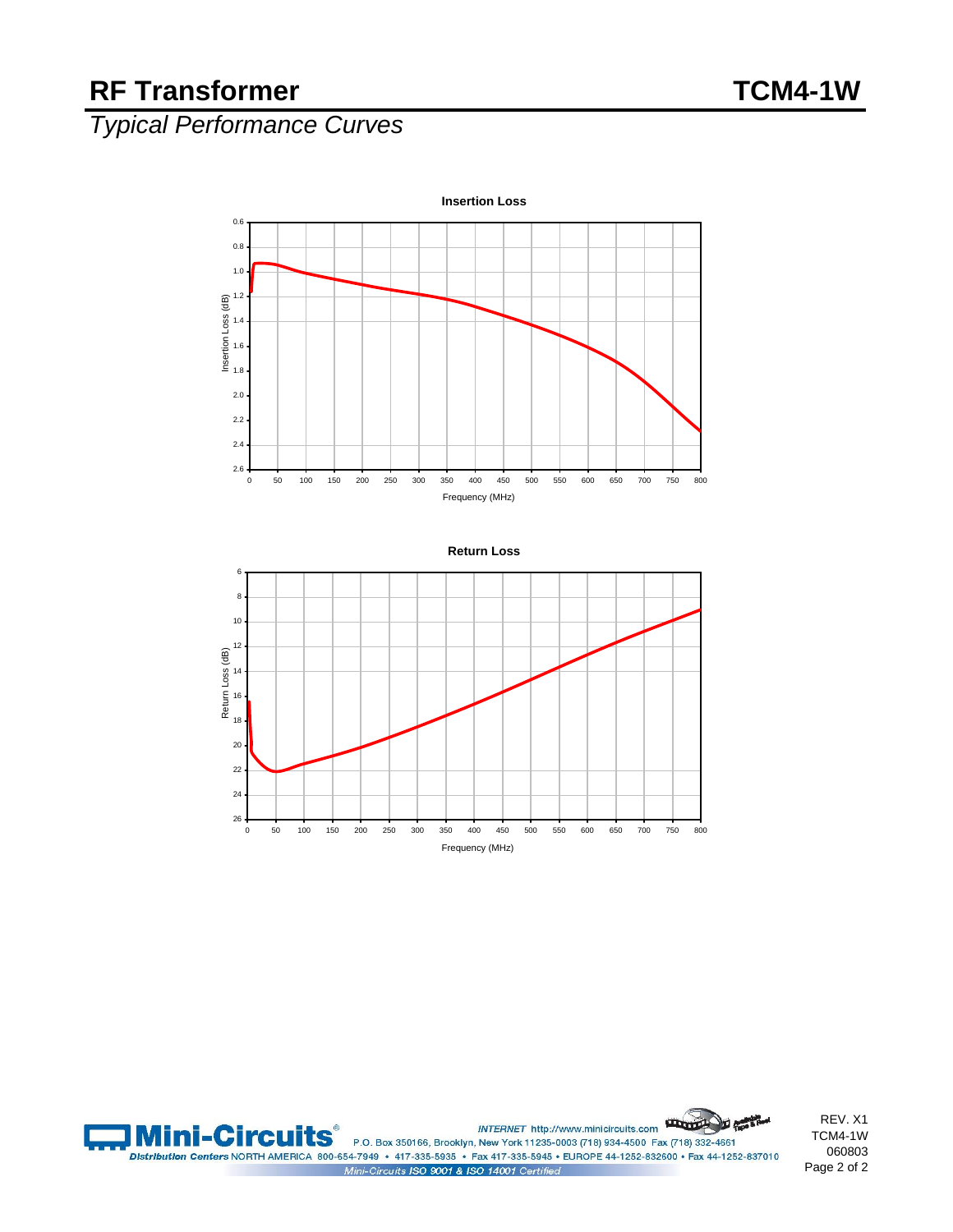# *Case Style*

## **Outline Dimensions**

**PCB Land Pattern** 



| CASE  | $\overline{1}$ | ◡      |       | ∸                 | Ē<br>∸         |        | ີ      |                |            | <b>T</b><br>17 | GRAM<br>W' |
|-------|----------------|--------|-------|-------------------|----------------|--------|--------|----------------|------------|----------------|------------|
| DB714 | .160           | .150   | 160   | .050              | .040           | .025   | .028   | .065           | .190       | .030           |            |
|       | $+06$          | (3.81) | 4.06) | $\sim$<br>$\cdot$ | $1.02^{\circ}$ | (0.64) | (0.71) | $1.65^{\circ}$ | 4.83<br>'⊿ | (0.76)         | .1J        |
|       |                |        |       |                   |                |        |        |                |            |                |            |

**Dimensions are in inches (mm). Tolerances: 2 Pl.**  $\pm$  **.01; 3Pl.**  $\pm$  **.005** 

### **Notes:**

- 1. Case material: Plastic.
- 2. Termination finish: For RoHS Case Styles: Tin plate over Nickel plate. All models, (+) suffix. For RoHS-5 Case Styles: Tin-Lead plate. All models, no  $(+)$  suffix.
- 3. Lead #1 identifier shall be located in the cross-hatched area shown. Identifier may be either a molded or marked feature.



INTERNET http://www.minicircuits.com

P.O. Box 350166, Brooklyn, New York 11235-0003 (718) 934-4500 Fax (718) 332-4661 Distribution Centers NORTH AMERICA 800-654-7949 · 417-335-5935 · Fax 417-335-5945 · EUROPE 44-1252-832600 · Fax 44-1252-837010

Mini-Circuits ISO 9001 & ISO 14001 Certified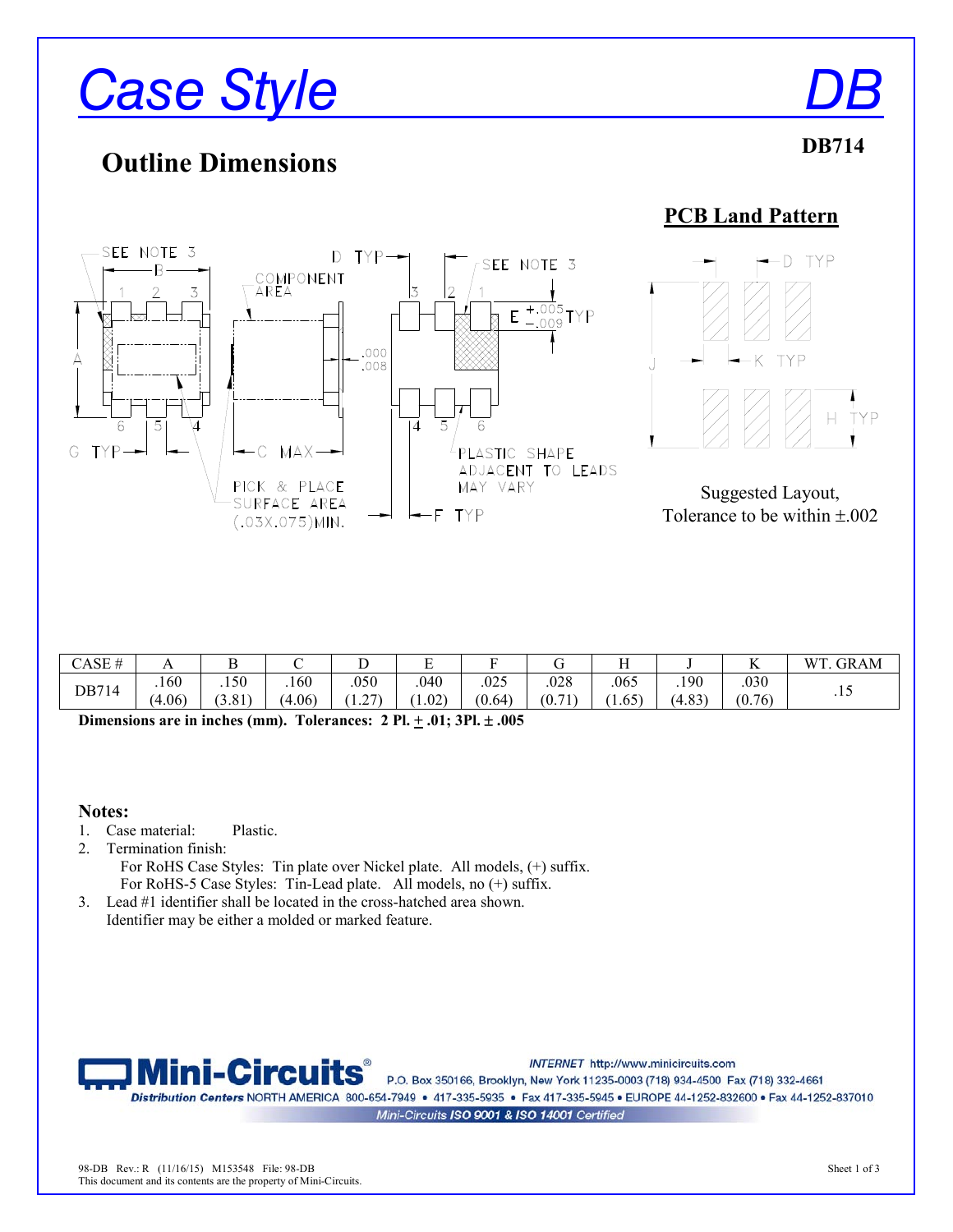# Tape & Reel Packaging TR-F47

DEVICE ORIENTATION IN T&R



| Tape Width,<br>mm | <b>Device Cavity</b><br>Pitch, mm | <b>Reel Size,</b><br>inches | <b>Devices per Reel</b><br>see note |
|-------------------|-----------------------------------|-----------------------------|-------------------------------------|
|                   |                                   |                             | 1000, 2000                          |
|                   |                                   |                             | 20, 50, 100, 200, 500               |

Note: Please consult individual model data sheet to determine device per reel availability.

Mini-Circuits carrier tape materials provide protection from ESD (Electro-Static Discharge) during handling and transportation. Tapes are static dissipative and comply with industry standards EIA-481/EIA-541.

Go to: www.minicircuits.com/pages/pdfs/tape.pdf